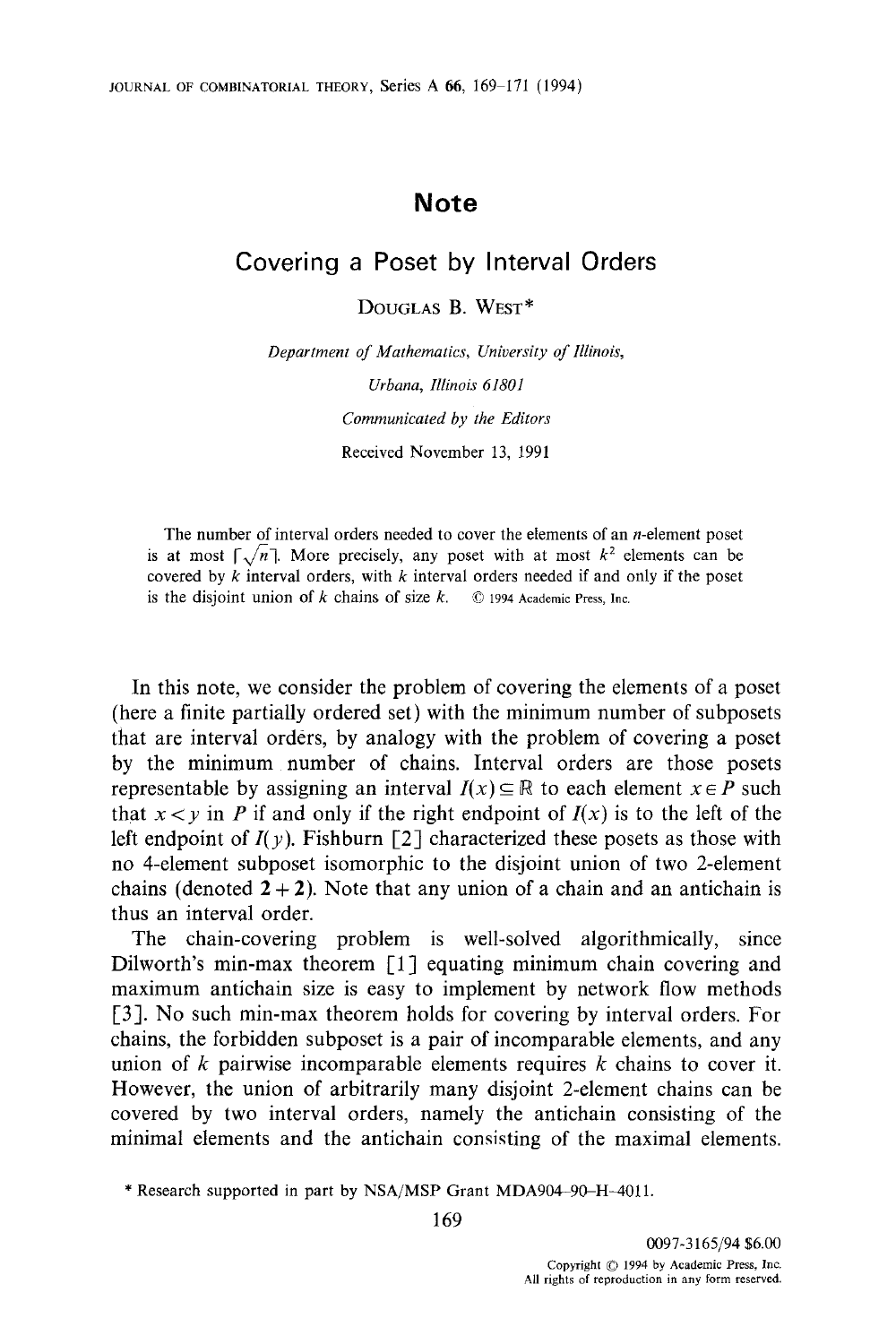Maurice Pouzet asked at the 1991 meeting on Combinatorics of Ordered Sets at Oberwolfach for the complexity of minimum covering by interval orders, but this has apparently not been determined.

In this note, we solve the corresponding extremal problem in terms of the number of elements of the poset. Any poset with  $n$  elements can be covered by  $\lceil \sqrt{n} \rceil$  interval orders. With the appropriate inductive hypothesis, it is not difficult to prove this and determine the extermal posets.

THEOREM. *If P is a poset with at most*  $k^2$  elements, then P can be covered by k interval orders, with equality required if and only if P is the poset  $Q_k$ *formed by the disjoint union of k chains of size k. Furthermore, if*  $P \neq Q_k$ , *then these*  $k-1$  *interval orders can all be assumed to be the disjoint union of a chain and an antichain, except possibly for one copy of the poset N whose comparability graph is a 4-vertex path, needed only if*  $|P| = k^2$ .

*Proof.* First we verify that  $Q_k$  requires k interval orders, by induction on k. The basis is trivial. For  $k > 1$ , no interval order contained in  $Q_k$ includes two elements from each of two different chains. This implies that deleting the elements of any interval order contained in  $Q_k$  leaves a copy of  $Q_{k-1}$ , which requires  $k-1$  more interval orders.

For the upper bound, call a poser that is the union of a chain and an antichain an *L-poset,* with arbitrary relations allowed between the chain and the antichain. Note that every L-poset is an interval order. For the basis, consider  $k=2$ . Every poset other than  $Q_2 = 2 + 2$  that has at most four elements is an  $L$ -poset except for the poset  $N$ , which is nevertheless also an interval order.

Now consider an arbitrary P with at most  $k^2$  elements, for  $k > 2$ . The largest  $L$ -subposet  $L$  of  $P$  is the union of a largest chain and a largest antichain (sizes *h(P)* and *w(P),* respectively, called the *height* and *width* of P), so  $|L| = h(P) + w(P) - 1$ . Since P can be partitioned into  $w(P)$  chains (by Dilworth's Theorem [1]), we have  $|P| \leq w(P)h(P)$ . This implies  $w(P) + h(P) \ge 2\sqrt{|P|}$ , with equality if and only if  $w(P) = h(P) = \sqrt{|P|}$ . This yields  $|P-L| < (k-1)^2$  if  $|P| < k^2$  or  $w(P) + h(P) > 2k$ , in which case  $P-L$  can be covered by  $k-2$  additional L-posets, by the induction hypothesis.

This leaves the case where  $|P| = k^2$  and  $h(P) = w(P) = k$  but  $P \neq Q_k$ . By Dilworth's Theorem, we can partition the elements of  $P$  into  $k$  chains of size k. For each  $x \in P$ , let  $h(x)$  denote the height of x on its chain in this decomposition; note that the elements of fixed height form an antichain and that there are k elements of each height. Since  $P \neq Q_k$ , there is some additional relation  $x < y$  between elements of different chains. Choose one of the chains in the decomposition that does not contain  $x$  or  $y$ , and choose